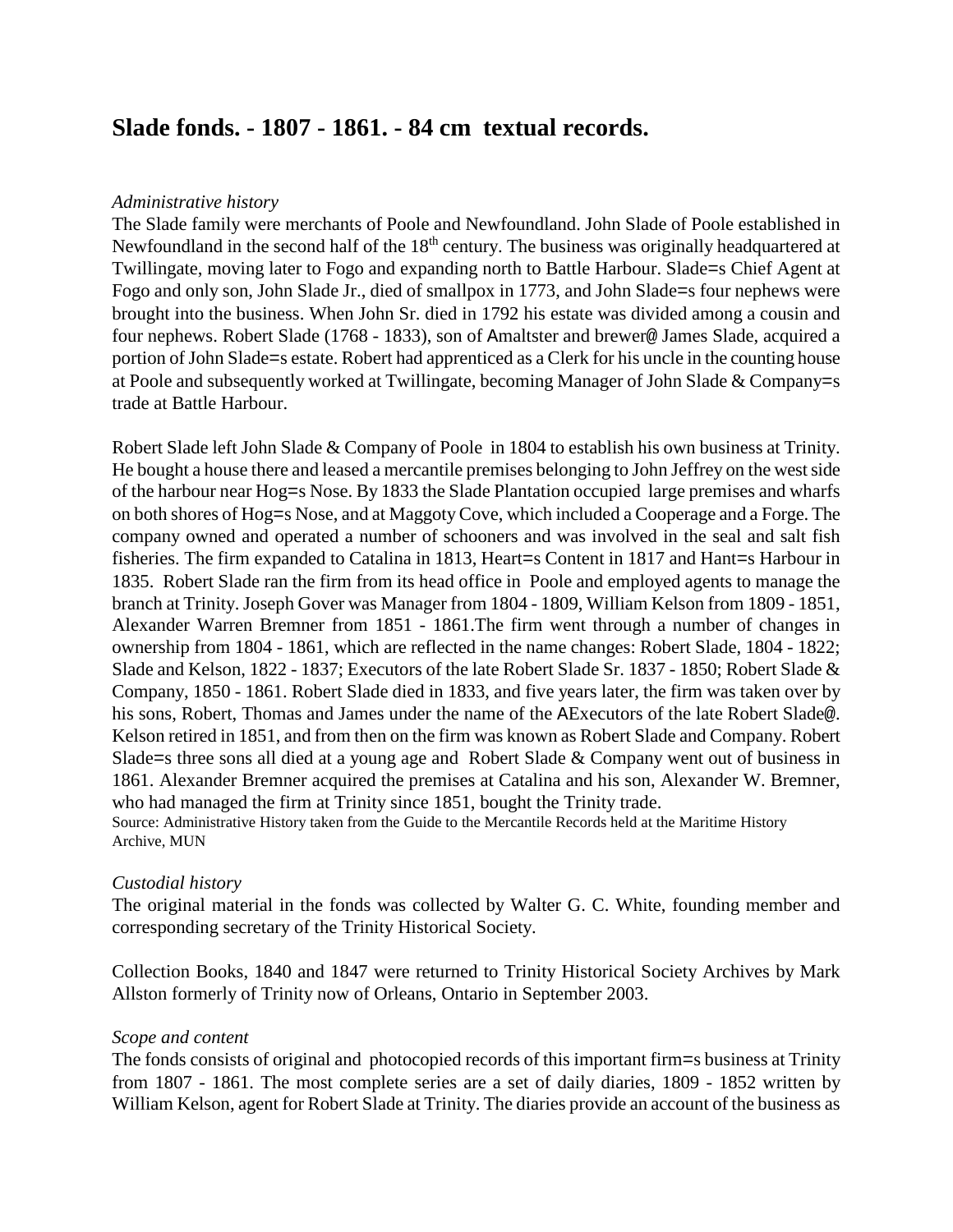well as providing details on the social life of the town. The fonds also includes account books, ledgers and fish collection books, which give insight into the various aspects of Slade=s mercantile operation, and the independent fishermen with whom he did business. Letter books and correspondence, 1809 - 1858, provide details of the management of the business. The fonds is arranged in three series. Series 1: Financial records, 1807 - 1861; Series 2: Diaries, 1809 - 1852; Series 3: Correspondence, 1809 - 1858.

# *Notes*

Supplied title based on provenance.

The photocopied material was acquired by Walter White, copied from the original material in the possession of the McGrath=s of Trinity and at the Provincial Archives of Newfoundland and Labrador (PANL).

Original diaries for 1822 - 1828, 1843 - 1848, and 1848 - 1852 were donated to the Trinity Historical Society by Catherine and Margaret Mcgrath in August of 2005.

Other records of the same provenance are held at the Maritime History Archive (Slade Papers, 1791 - 1852) and the Provincial Archives of Newfoundland and Labrador (PANL).

# **Series 1: Financial records. - 1807 - 1861. - 33cm.**

Includes photocopies of an account book, and ledgers, 1807 - 1808 and 1857-58; 6 volumes of collection books for 1840 - 1852; Robert Slade in account with Brooking and Son Co., 1855; Day books, 1856 - 1858; balance due, 1844, 1858 and; cash book, 1861.

1.01 Account books, 1807 - 1808, 1857 - 1858.

Records the expenses and income of the business.

| 1.01.001 | Account book, 1807 - 1808 |
|----------|---------------------------|
| 1.01.002 | Account book, 1857 - 1858 |

1.02 Ledger index and Ledgers, 1807 - 1820.

Ledgers contain individual accounts of persons doing business with the merchant. The accounts records debit and credit on each account.

| 1.02.001 | Ledger index, 1807 - 1808         |
|----------|-----------------------------------|
| 1.02.002 | Ledger, 1807 - 1808 (part 1 of 3) |
| 1.02.003 | Ledger, 1807 - 1808 (part 2 of 3) |
| 1.02.004 | Ledger, 1807 - 1808 (part 3 of 3) |
| 1.02.005 | Ledger, 1820                      |

1.03 Collection books, 1844 - 1852.

Records the amount of dry fish, seal blubber, seal pelts, train oil etc. received at the business from the fishermen and the amount it was worth. Items were collected at Trinity, Catalina, Heart=s Content and Hant=s Harbour.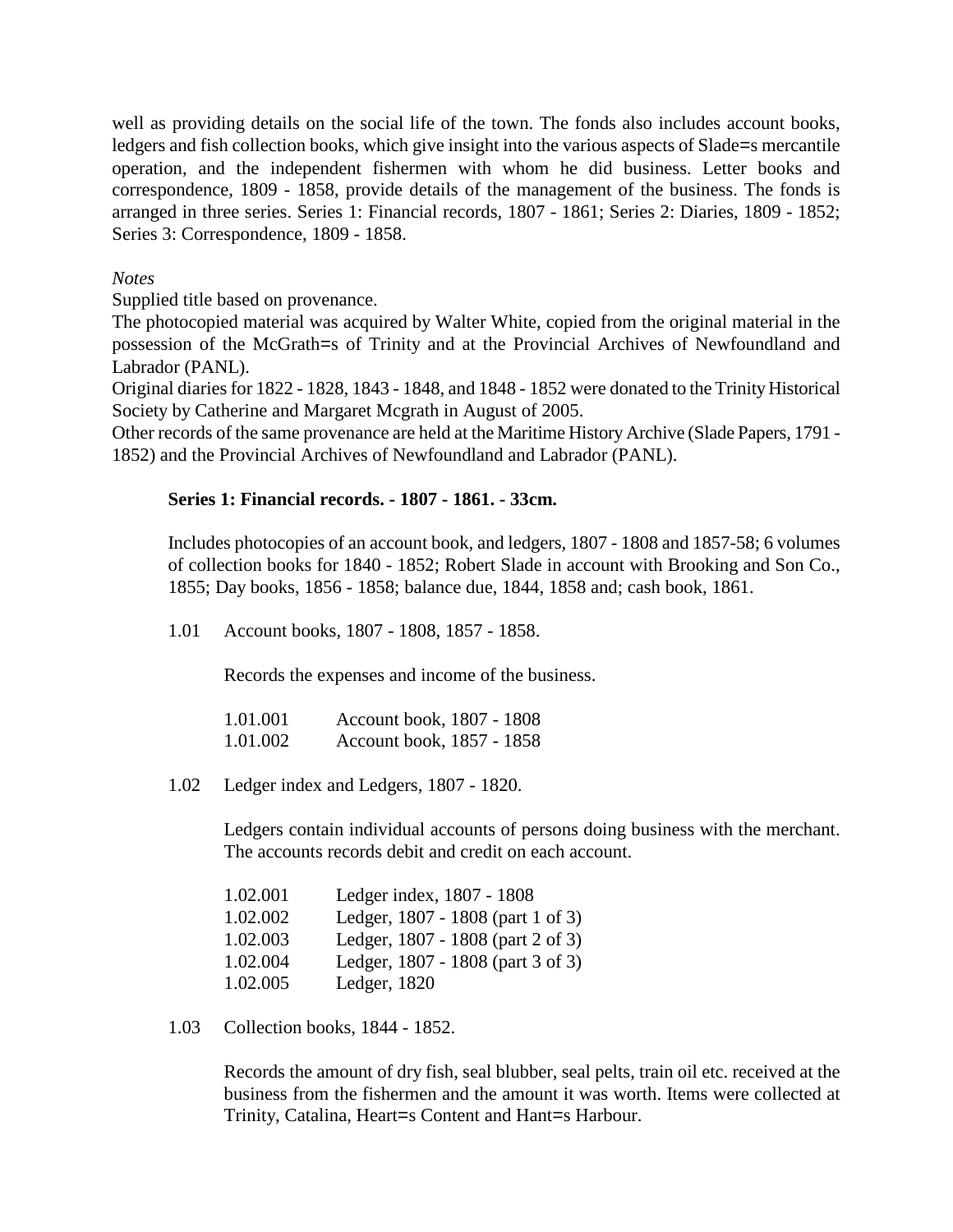| 1.03.001 | Collection book, 1840 |
|----------|-----------------------|
| 1.03.002 | Collection book, 1844 |
| 1.03.003 | Collection book, 1845 |
| 1.03.004 | Collection book, 1846 |
| 1.03.005 | Collection book, 1847 |
| 1.03.006 | Collection book, 1851 |

- 1.04 Robert Slade and Co. in account with Brooking and Sons Co., 1855.
- 1.05 Day books, 1856 1858.

A record of the sales to each customer, listing the name, what was purchased and the cost.

| 1.05.001 | Day book, 1856 (same as Grieve and Bremner 6.20 Debt Book). |
|----------|-------------------------------------------------------------|
| 1.05.002 | Day book, 1857 - 1858                                       |

1.06 Balance Due, 1844, 1858.

Lists the names of people and the amount of money that is due to the business. (Same as Grieve and Bremner 6.16.001 Cooperage account book, 1875 - 1884).

1.07 Cash book, 1861.

The amount of cash that is collected each day for each item that is sold. (Same as Grieve and Bremner 6.09.001 Account book, 1870 -1871).

Location: Mercantile Records Box 1, bound volumes are on the shelf.

# **Series 2: Diaries. - 1809 - 1852. - 52 cm.**

The Slade diaries contain a day to day account of Slade=s business at Trinity, as well as general information on the state of the fishery, shipping, weather and comings and goings in the community. Sometimes entitled ARemarks@ and at other times AOccurrences@, the diaries were kept by William Kelson, the Manager for the company at Trinity from 1809 - 1851. The series includes a complete set of photocopied diaries from 1809 - 1852, and six original volumes, 1822 - 1828, 1827 - 1829, 1835 - 1839, 1839 - 1843, 1843 - 1848, and 1848 - 1852.

2.01 Oct 25, 1809 - Jan 1, 1810 2.02 Jan 2, 1810 - Jan 10, 1811 2.03 Jan 11, 1811 - Jan 5, 1812 2.04 Jan 6, 1812 - Jan 1, 1813 2.05 Jan 2, 1813 - Jan 6, 1814 2.06 Jan 7, 1814 - Jan 4, 1815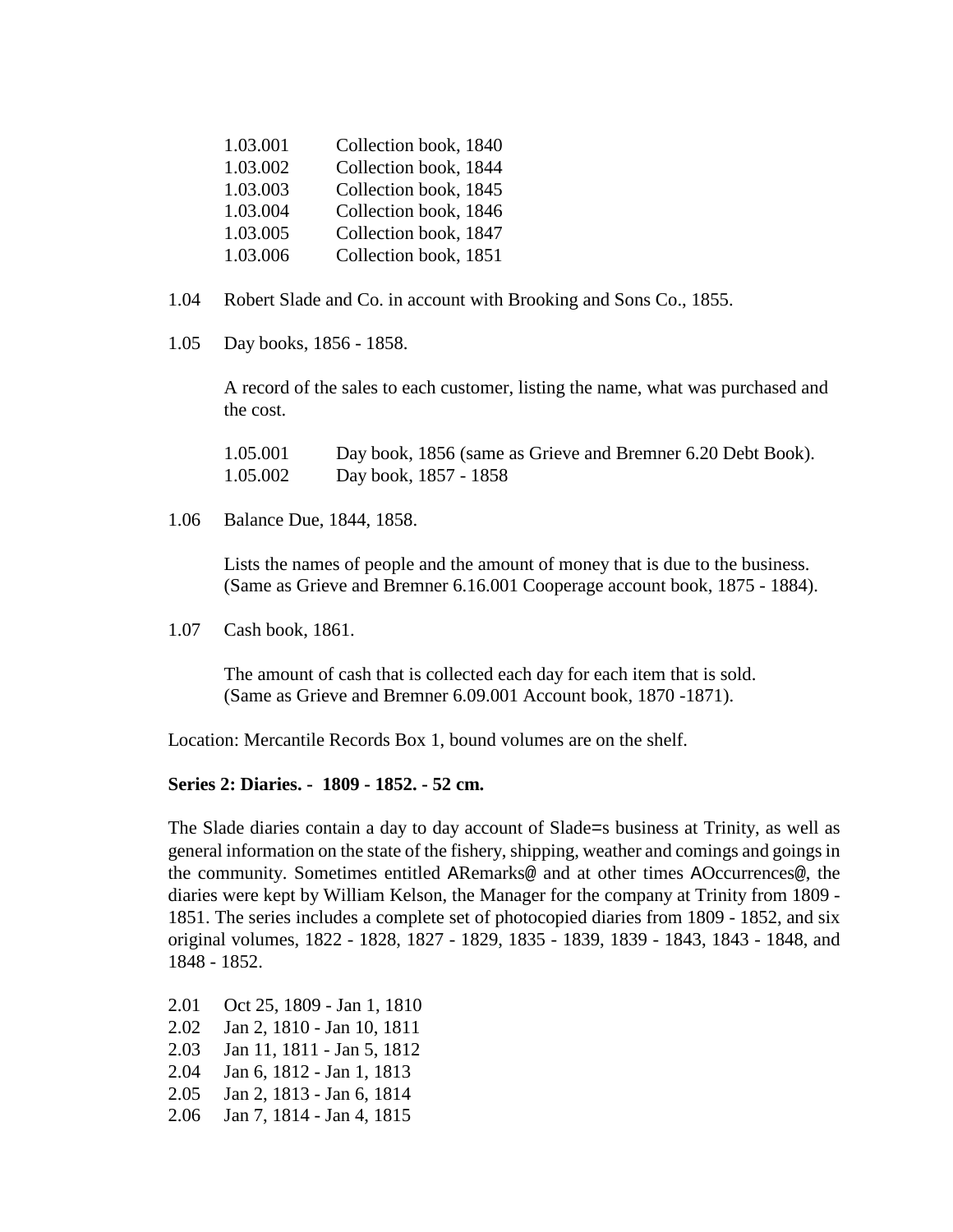| 2.07 Jan 5, 1815 - Dec 30, 1815 |
|---------------------------------|
| 2.08 Jan 10, 1816 - Jan 8, 1817 |

Location: Mercantile Records Box 1.

2.09 Jan 9, 1817 - Jan 9, 1818 2.10 Jan 10, 1818 - Jan 11, 1819 2.11 Jan 12, 1819 - Jan 04, 1820 2.12 Jan 5, 1820 - Dec 31, 1820 2.13 Jan 1, 1821 - Jan 4, 1822 2.14 Jan 5, 1822 - Jan 1, 1823 2.15 Jan 2, 1823 - Jan 2, 1824 2.16 Jan 3, 1824 - Jan 2, 1825 2.17 Jan 3, 1825 - Jan 6, 1826 2.18 Jan 7, 1826 - Jan1, 1827 2.19 Jan 2, 1827 - Jan 1, 1828 2.20 Jan 2, 1828 - Dec 31, 1828 2.21 Jan 1, 1829 - Jan 1, 1830 2.22 Jan 2, 1830 - Jan 1, 1831

Location: Mercantile Records Box 2.

2.23 Jan 2, 1831 - Jan 2, 1832 2.24 Jan 3, 1832 - Jan 3, 1833 2.25 Jan 4, 1833 - Dec 31, 1833 2.26 Jan 1, 1834 - Dec 21, 1834 2.27 Jan 1, 1835 - Jan 2, 1836 2.28 Jan 3, 1836 - Dec 31, 1836 2.29 Jan 1, 1837 - Jan 3, 1838 2.30 Jan 4, 1838 - Jan 4, 1839 2.31 Jan 5, 1839 - Jan 3, 1840 2.32 Jan 4, 1840 - Jan 3, 1841

Location: Mercantile Records Box 3.

2.33 Jan 4, 1841 - Jan 4, 1842 2.34 Jan 5, 1842 - Jan 4, 1843 2.35 Jan 4, 1843 - Jan 3, 1844 2.36 Jan 3, 1844 - Jan 4, 1845 2.37 Jan 5, 1845 - Jan 2, 1846 2.38 Jan 3, 1846 - Jan 4, 1847 2.39 Jan 5, 1847 - Jan 2, 1848 2.40 Jan 3, 1848 - Jan 2, 1849 2.41 Jan 3, 1849 - Dec 31, 1849 2.42 Jan 1, 1850 - Jan 9, 1851 2.43 Jan 10, 1851 - Jan 3, 1852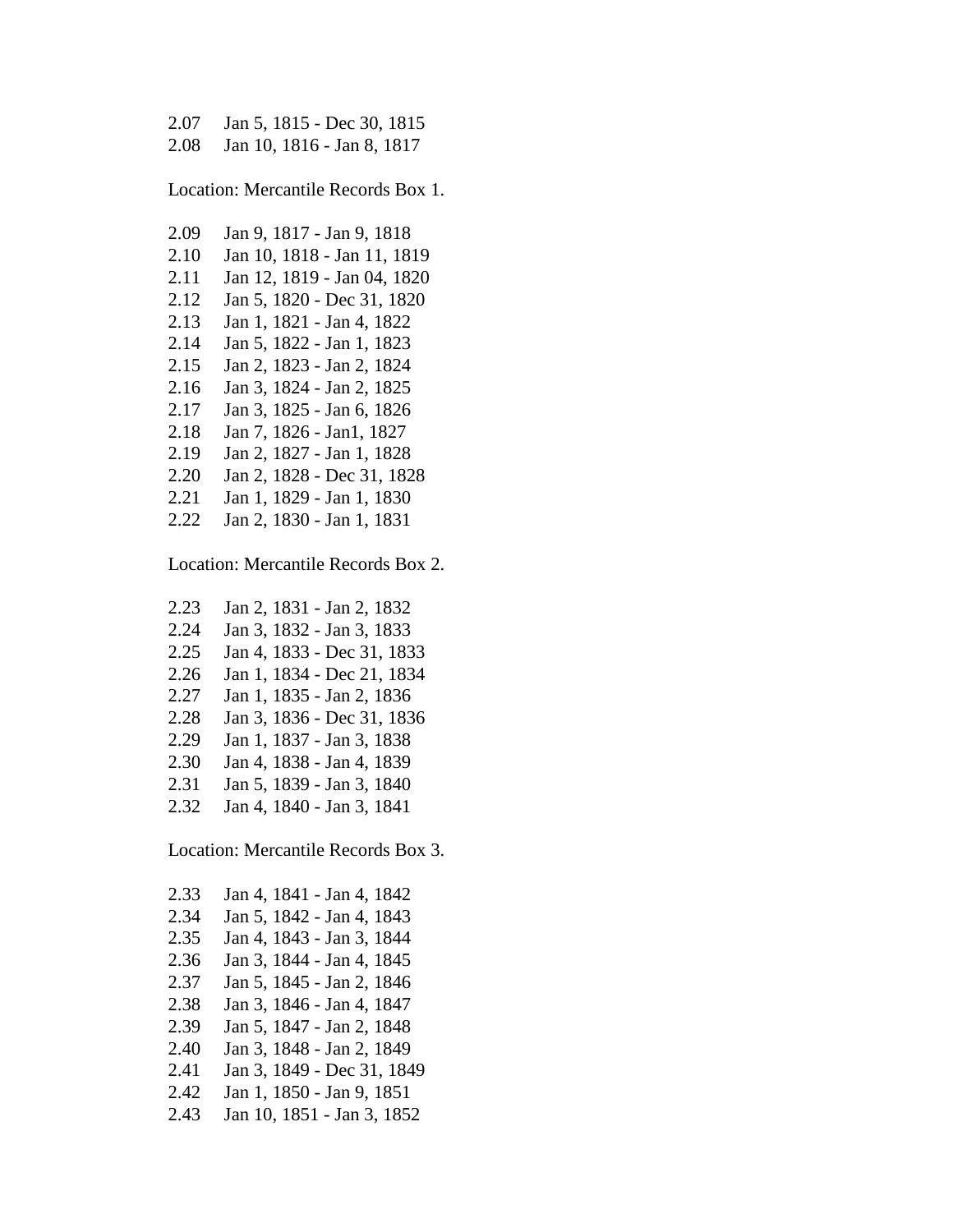2.44 Jan 4, 1852 - April 10, 1852

Location: Mercantile Records Box 4.

2.45 Nov 21, 1822 - June 17, 1828 2.46 Jan 14, 1827 - April 15, 1829 2.47 May 30, 1835 - Jan 30, 1839 2.48 Jan 31, 1839 - March 13, 1843 2.49 Nov 14, 1843 - Nov 25 1848 2.50 Nov 26, 1848 - April 10, 1852

Location: Mercantile Records Box 5 and 5a.

# **Series 3: Correspondence. - 1809 - 1858**. - **7 cm.**

This series includes photocopies of a letter book, 1809 - 1810, chiefly containing letters from William Kelson Sr. the Slade agent or manager at Trinity to the proprietor, Robert Slade at Poole, England; correspondence to Slade and Kelson 1827 - 1828, 1855, 1858; a photocopied letter book containing letters signed Slade and Kelson, which is mainly business correspondence, 1830 -1831; an Aobligation to pay@ Benjamin Bugden to Robert Slade, 1835, (met in 1855); a piece of correspondence from Slade and Kelson to Richard Ash, 1840 and a few pieces of original correspondence addressed to Mr. Robert Slade at Trinity, 1847, 1853 - 1855.

3.01 Letter book, 1809 - 1810.

Letters from William Kelson Sr., the Slade agent or manager at Trinity to the proprietor, Robert Slade at Poole, England. The letters contain details of the business that is taking place at Trinity, the state of the premises, the seal hunt and the price of fish.

3.02 Correspondence sent to Slade and Kelson, 1827 - 1828, 1855, 1858.

Various pieces of correspondence that was sent to Slade and Kelson from Alexander Bremner at Catalina, W. Blandford at Greenspond and Garland Laidley of Lisbon concerning various business and the market for cod.

3.03 Business correspondence, 1830 - 1831.

A photocopied letter book containing letters signed by Slade and Kelson to Robert Slade Sr. The letters contain information on the business at Trinity, a list of supplies wanted at Trinity, a list of clerks and servants that were engaged at the business in Trinity, Catalina and Heart=s Content..

3.04 AObligation to Pay,@ 1835, 1855.